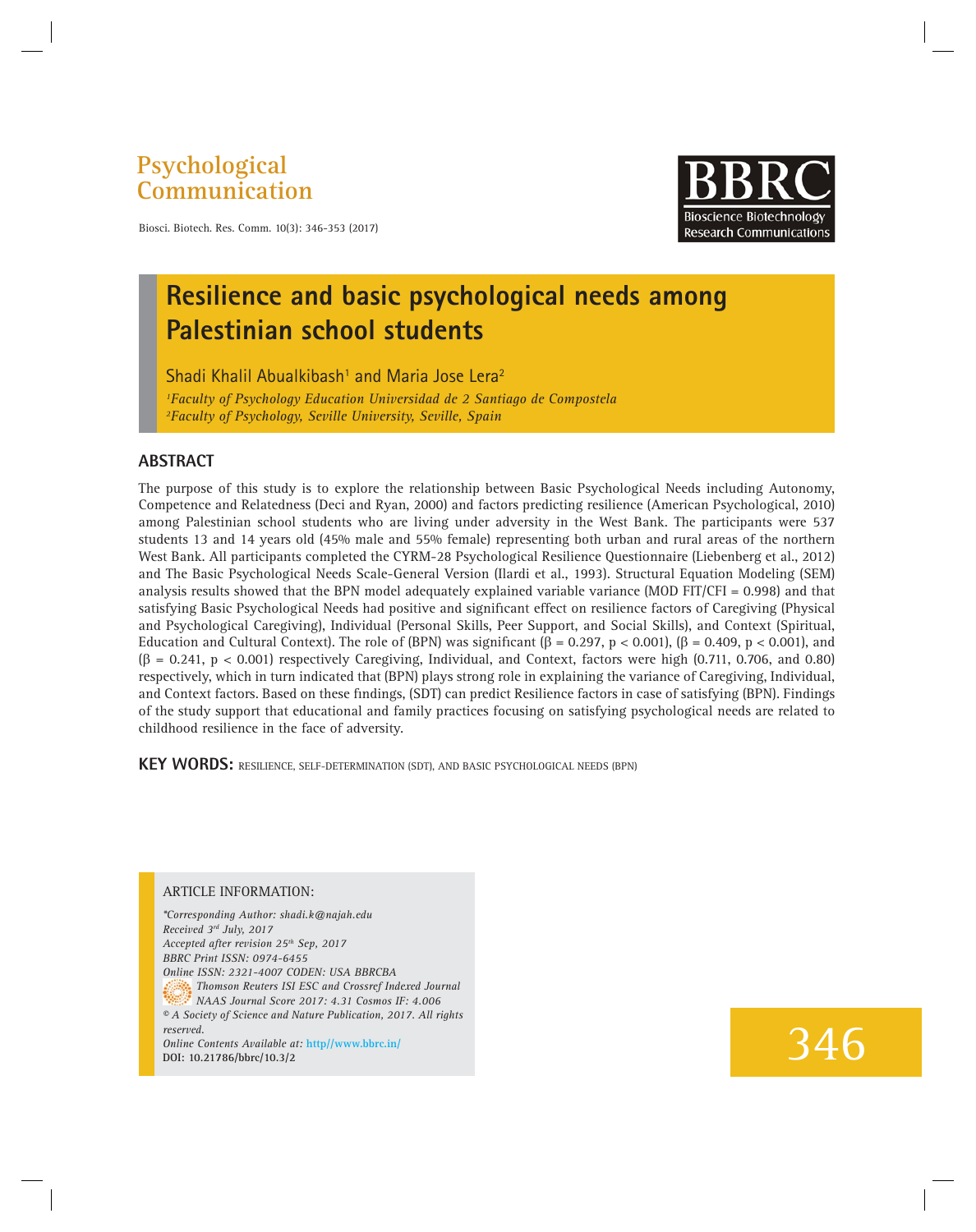#### **INTRODUCTION**

Palestine is a nation in a unique geo-political situation where violence imposed by armed forces and/or military violence as well as with restriction of movement through checkpoints, closures and curfews, and acts of individual and communal threat and humiliation occur regularly. Traumatic events such as shootings, bombings, destruction of houses, physical assaults and deaths occur in some areas on a daily basis Rytter et al., 2006, Abdeen et al., 2008, Soares et al., 2007, Qouta et al., 2008a, Thabet et al., 2016, Thabet, 2015, Mousa Thabet and Vostanis, 2017, Al-Sheikh and Thabet, 2017).

Numerous studies have noted distinct psychological and behavioral impacts of traumatic experiences during situations of political unrest on youth, related to psychological health, well-being, and long term outcomes, including increased risk of suffering from mental health problems, such as; PTSD, insomnia, depression, low feeling of self-efficacy and self-esteem, anxiety and depressive symptoms, cognitive distortions, and behavioral disturbances (Worden, 1996, Saigh et al., 1995, Chimienti et al., 1989, Foa et al., 1999, Baker, 1990, Stubbs and Soroya, 1996, Garbarino and Kostelny, 1993, Moro et al., 1998, Clarke et al., 1993).

It has also been demonstrated that youth in protracted conflict zones exhibit increased difficulties in social relationships, fear of the dark, phobias, bedwetting, social withdrawal, negative social-interaction, aggressive behavior, insecure attachment, forgetfulness, somatic disorders and psychosocial behavioral problems, fear, anger, sadness, humiliation, guilt, nightmares and emotional disregulation (Giaconia et al., 1995, Punamäki, 1997, Foa et al., 1999, Vila et al., 1999, Qouta et al., 2008b), as well as academic challenges such as low grades, concentration difficulties, and truancy from school (Qouta and El-Sarraj, 2004, Kanninen et al., 2003, Thabet and Vostanis, 2000, Altawil, 2008). These indicators reveal how difficult it is for children residing in high conflict zones, such as Palestine, to have a normal developmental trajectory and the high risk for negative lifespan risks related to childhood trauma. Given the high number or young people exposed to traumatic events in Palestine, it is necessary for individual, community, and national well-being and progress to identify protective factors to reduce the potentially negative impacts of this currently inevitable exposure to violence (Hobfoll et al., 2011, Nguyen-Gillham et al., 2008, Thabet and Thabet, 2015a, Thabet and Thabet, 2015b).

Deci and Ryan (2000) Proposes that the relationship between the social contextual environment and people's well-being is critical for positive human development in Self-Determination Theory (SDT). Self-Determination Theory is based on the tenant that the fulfillment of three

#### Shadi Khalil Abualkibash and Maria Jose Lera

Basic Psychological Needs (BPN) including autonomy, competence and relatedness, is essential for positive functioning and when these basic psychological needs are fulfilled, optimal psychological well-being should occur (Gunnell et al., 2013). Ryan and Deci (2000) argue that satisfaction of the (BPN) for autonomy, competence, and relatedness improves well-being, and strengthens inner resources related to resilience, whereas frustration in these three areas increased vulnerability for defense mechanisms and psychopathology (Weinstein and Ryan, 2011, Vansteenkiste and Ryan, 2013). Weinstein and Ryan (2011), proposed that psychological need satisfaction acts as a buffer in times of stress, reducing both initial appraisals of stress and encouraging adaptive coping after stress-related events occur.

The model of motivational resilience used in this study is based on Self-Determination Theory (SDT) (Deci and Ryan, 1985), and organized around the assumption that all individuals aim to satisfy the basic psychological needs of competence, relatedness, and autonomy. According to this perspective, humans inherently seek to explore opportunities to satisfy these needs. Individuals feel energized and joyful during interactions in which their needs are satisfied, and frustrated when they are thwarted. Based on their history of experiences in particular situations, people construct views of themselves and the world in relation to these needs. Over time, these expectations come to shape their participation in their environment (Skinner et al., 2014).

The construct of resilience has been broadened from those experiencing severe environmental disruption to include the general population with everyday stressors and difficulties (Timmerman, 2014, Martin and Marsh, 2008). Resilience is intricately related to behavioral autonomy, self-realization, self-regulation, and psychological empowerment (Weston and Parkin, 2010). Resilient individuals exhibit behavioral autonomy in taking responsibility for their actions. Individuals who are resilient are most likely to possess high levels of self-realization and self-efficacy (Timmerman, 2014). Moreover, resilient individuals do not shy away from challenging tasks but exert even more effort, use more effective strategies, and approach difficult tasks with persistence. Resilient individuals self-regulate by planning for and setting goals and consequently monitoring their progress toward these goals. People who exhibit self-realization are aware of their strengths and abilities, reflect upon their past successes with challenging events, develop self-efficacious beliefs in their abilities, and demonstrate greater capacities for responding to future events with resilience (Timmerman, 2014). In addition, research shows a strong association between psychological empowerment and resilience (Pines et al., 2012).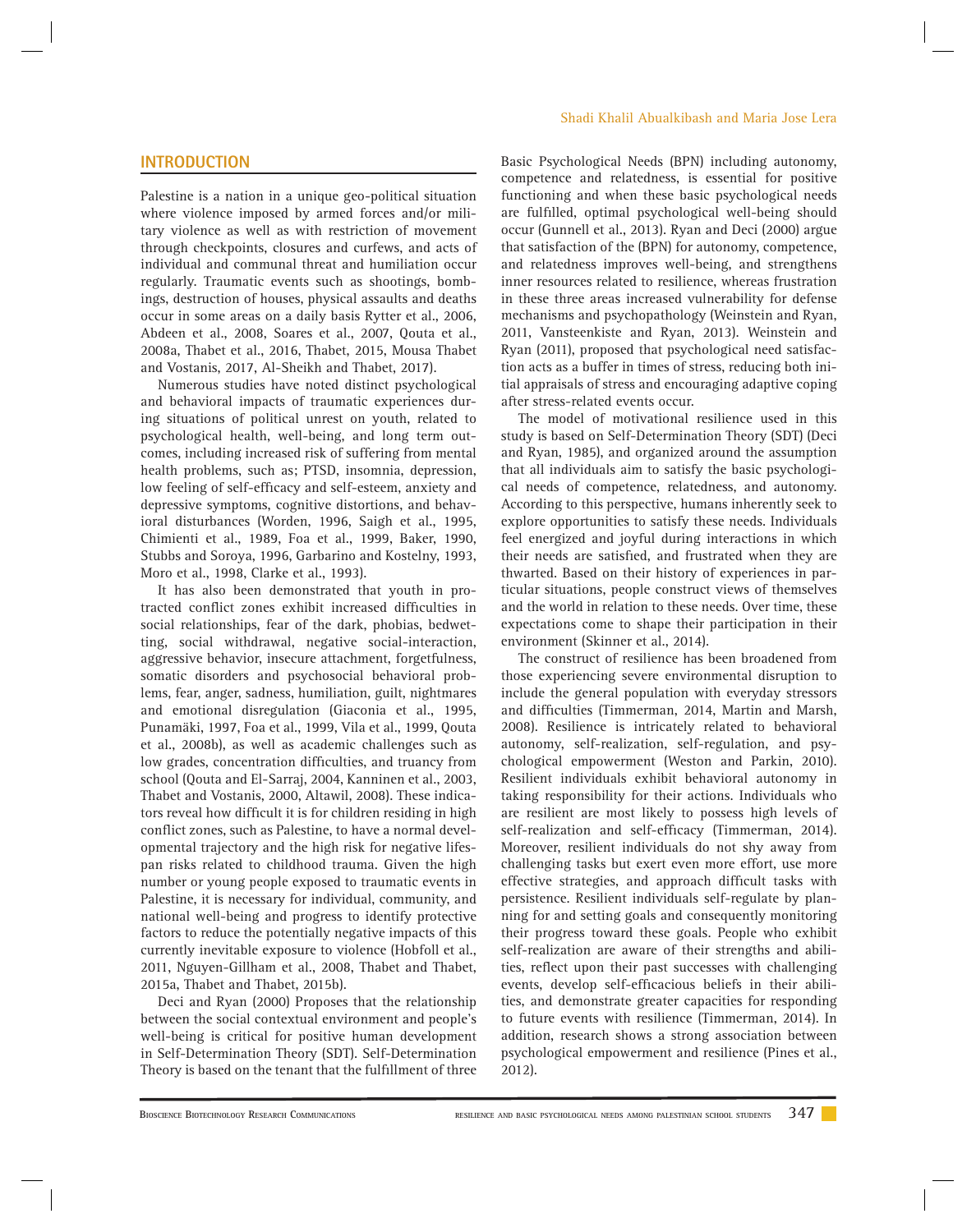#### Shadi Khalil Abualkibash and Maria Jose Lera

Numerous scholars have noted the bond between resilience and self-determination. Spreitzer (1995) stated that, persons who are empowered or self-determined demonstrate greater resilience. Empowered individuals display resilience, self-determination, power, control, ability, competence, self-efficacy, autonomy, knowledge, and development (Uner and Turan, 2010).

Based on the previous research, the satisfaction of basic psychological needs, facilitated by supportive social contexts, appears to foster both a sense of wellness and leads to the building of inner resources that underlie subsequently demonstrated resilience.

The current study was designed to explore the association between factors of resilience factors and the satisfaction of Basic Psychological Needs among Palestinian youth in West-Bank Directorates by using structural equation modeling including:

- The association between (BPN) and Resilience

#### **MATERIAL AND METHODS**

#### **PARTICIPANTS AND PROCEDURE**

The sample consisted of 537 Palestinian public school student's 13 and 14 years old living in the West Bank (OPT Occupied Palestinian Territories). They were 55% girls and 45% boys. About two thirds (64%) were from rural areas and (36%) from urban areas. For the study, 25 schools were randomly selected as representative of schools in the North directorate of the West Bank. At each school 10 students from 8th grade and 10 students from 9th grade, were randomly selected. The High Ministry of Education provided the permission to access the public schools, and then researcher informed the pupils, their parents, and headmaster about the purpose of study, obtaining their verbal consent for participation.

#### **MEASURES**

#### **The Child and Youth Resilience Measure [CYRM]**

(Liebenberg et al., 2012) is a comprehensive instrument composed of three sub-scales, which reflect the major categories of resilience. The first sub-scale is "Individual Factors" that included personal skills (5 items), peer support (2 items) and social skills (4 items). The second subscale is labeled "Family Support", as reflected in physical/material support (2 items) as well as psychological care giving (5 items). The third sub- scale is "Contextual Components" which are environmental characteristics that facilitate a sense of belonging in youth, including spirituality (3 items), culture (5 items), and education (2 items). All responses were measured on a Likert Scale from 1 to 5 ( $1 =$  "never" and  $5 =$  "always"), (Liebenberg et al., 2012). The Cronbach alpha coefficients were calculated for each dimension in the CYRM-28, (individual factors, family support, and contextual components) 0.80, 0.78 and 0.84 respectively. Cronbach's alpha for the total scale (28 items) was 0.92.

*The (BPN) Scale-General Version* contains 21 items and is adapted from the (BPN) -work version (Ilardi et al., 1993). Responses for all items were indicated on a Likert Scale from 1 (not true at all) to 7 (definitely true) (Ryan and Deci, 2000). The instrument includes three sub-scale scores, measuring the degree to which the person experiences satisfaction of each of the three needs.

#### **DATA ANALYSIS**

Structural equation modeling (SEM) using Analysis of Moment Structure (AMOS) (SPSS Version 21) was used to analyze the data. Confirmatory Factor Analysis [CFA] and Path Analysis were used to test psychological resilience related to the factors of individual characteristics, caregiving, contextual components and the Basic Psychological Needs related to autonomy, competence, and relatedness. This study anticipated a positive path from (BPN) to factors of Psychological Resilience (Clauss-Ehlers, 2008, Pines et al., 2012, Ruban et al., 2003, Deci and Ryan, 2000, Skinner et al., 2014, Spreitzer, 1995, Timmerman, 2014, Uner and Turan, 2010, Wehmeyer, 1996, Weston and Parkin, 2010, Tuckman, 2003).

Figure 1, shows the proposed model:

 $H<sup>A</sup>$ : There is positive path from (BPN) to factors indicating Psychological Resilience including individual characteristics, caregiving, and context. (See Figure1).

| Table 1. Demographic Characteristics for the Participants |         |             |                                 |  |
|-----------------------------------------------------------|---------|-------------|---------------------------------|--|
| Demographic variables<br>$(n = 537)$                      |         | Frequencies | (Valid Percentage)<br>$n = 537$ |  |
| Gender                                                    | Males   | 242         | 45                              |  |
|                                                           | Females | 295         | 55                              |  |
| Age                                                       | 13      | 268         | 50                              |  |
|                                                           | 14      | 269         | 50                              |  |
| Place of residence                                        | City    | 196         | 34                              |  |
|                                                           | Village | 341         | 66                              |  |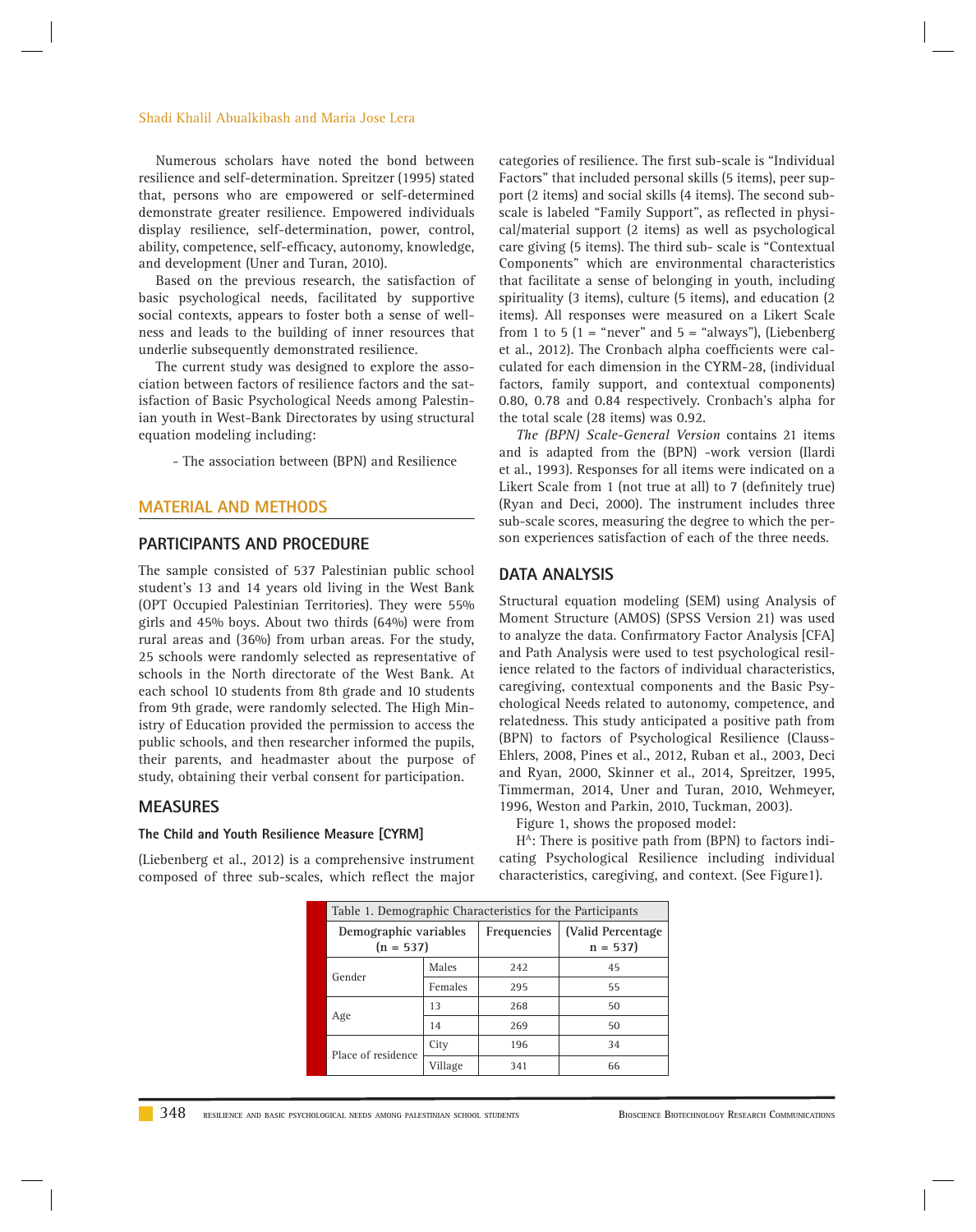

#### **RESULTS AND DISCUSSION**

#### **DESCRIPTION OF (BPN) AND RESILIENCE**

The researchers computed means and SD for (BPN) and its domains (Autonomy, Competence, and Relatedness) and for Resilience and its subscales (Individual Characteristics, Caregiving, and Context), (see table 2).

#### **CONFIRMATORY FACTOR ANALYSIS OF THE COMPONENTS OF (BPN) AND RESILIENCE**

The results indicate that factor loadings were higher than .50, ranging from 0.66 to 0.7 for the (BPN), and higher for the Resilience components from 0.73 to 0.86, At the construct level, the results demonstrate that the reliabilities of all of the constructs ranged from 0.70 to

| Table 2. Means and standard deviations of total<br>resilience and resilience factors of children $(N = 537)$ |        |                            |     |  |
|--------------------------------------------------------------------------------------------------------------|--------|----------------------------|-----|--|
| <b>Descriptive Statistics</b>                                                                                |        |                            |     |  |
| Constructs                                                                                                   | Mean   | <b>Std. Deviation</b><br>N |     |  |
| <b>BPNS</b>                                                                                                  | 5.1485 | .68308                     | 537 |  |
| Autonomy                                                                                                     | 4.9327 | .90893                     | 537 |  |
| Competence                                                                                                   | 5.0636 | .83385                     | 537 |  |
| <b>Relatedness</b>                                                                                           | 5.4493 | .80478                     | 537 |  |
| <b>RESILIENCE</b>                                                                                            | 3.7956 | .67234                     | 537 |  |
| Individual Factors                                                                                           | 3.4708 | .62142                     | 537 |  |
| <b>Caregiving Factors</b>                                                                                    | 4.0093 | .81419                     | 537 |  |
| Context Factors                                                                                              | 3.9067 | .79080                     | 537 |  |

0.86 (higher than the recommended cut-off of 0.70 for this measure).

#### **THE ASSOCIATION BETWEEN (BPN) AND RESILIENCE COMPONENTS**

The present study utilizes SEM to test the hypothesized model regarding the relationship between the component variables of (BPN) and Resilience factors including: Individual Characteristics, Caregiving, and Context. The model predicts a positive path from (BPN) to Individual Characteristics, Caregiving, and Context, (the preidentified components of resilience). Table 4 presents the data on statistical fit for the hypothesized model, using standardized paths coefficients (Beta), and the estimate of variance explained (R**<sup>2</sup>** ).

The  $\chi^2$  value was 8.489 (d.f. = 6, p = 0.204). Therefore, the relative  $\chi^2$  was (CMIN/df = 1.415). The RMSEA estimate of 0.028 provided support for the general model. Bentler's CFI was 0.998 indicating that the proposed model fit the data according to this index.

| Table 3. Standardized Path Coefficient and P value |                                            |         |  |
|----------------------------------------------------|--------------------------------------------|---------|--|
| <b>Parameter Description</b>                       | Standardized Path<br>Coefficient $(\beta)$ | P Value |  |
| Relatedness from BPNS                              | $0.666**$                                  | 0.000   |  |
| Competence from BPNS                               | $0.640*$                                   | 0.000   |  |
| Autonomy from BPNS                                 | $0.749**$                                  | 0.000   |  |
| Context from Resilience                            | $0.861**$                                  | 0.000   |  |
| Individual from Resilience                         | $0.734**$                                  | 0.000   |  |
| Caregiving from Resilience                         | $0.789**$                                  | 0.000   |  |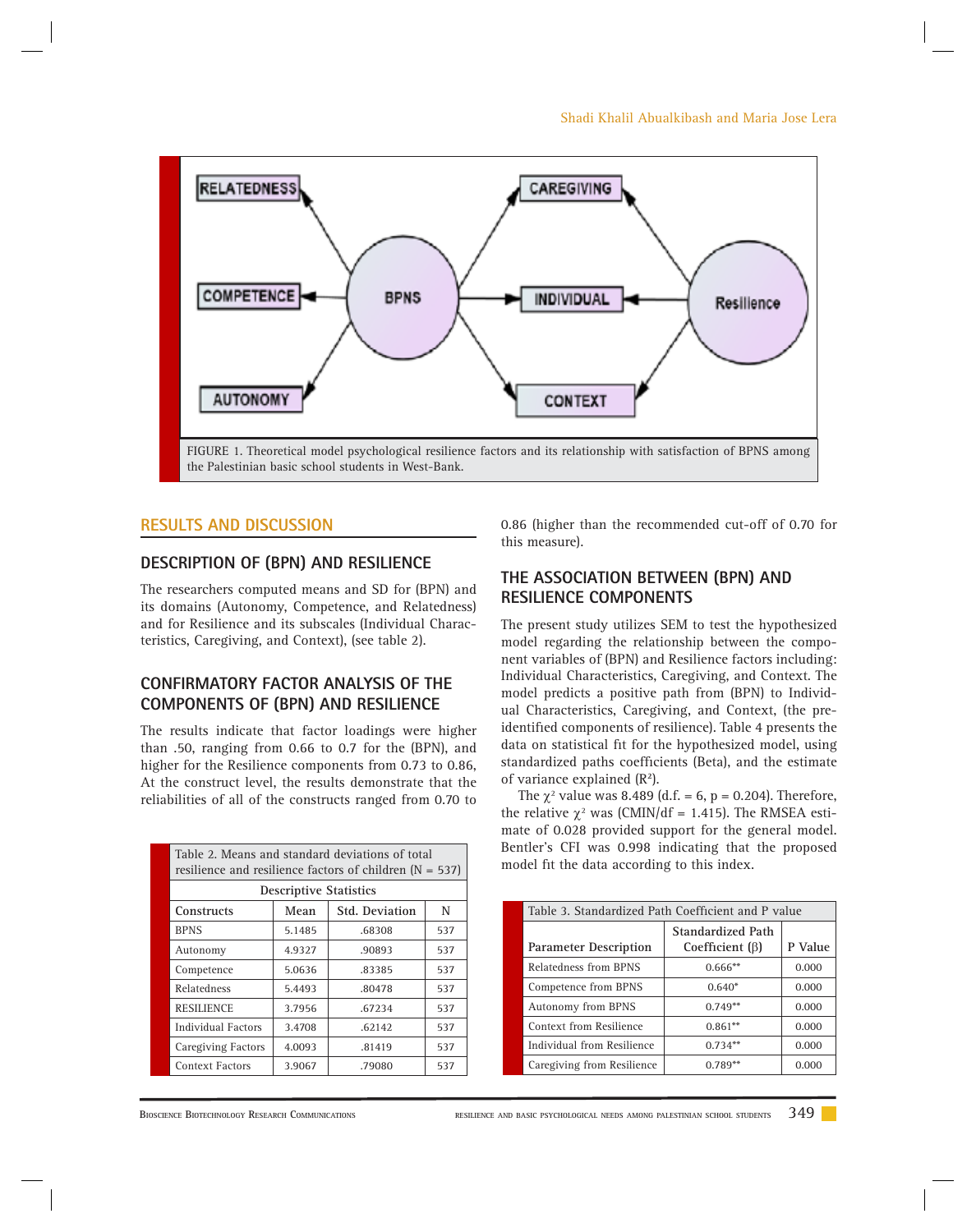#### Shadi Khalil Abualkibash and Maria Jose Lera

| Table 4. Model Fit Indices and Recommended Values<br>for SEM Analysis (Kline, 2005) |                      |                              |  |
|-------------------------------------------------------------------------------------|----------------------|------------------------------|--|
| Model Fit Index                                                                     | Model Fit<br>summery | Recommended<br><b>Values</b> |  |
| CMIN (Chi-square p value)                                                           | 0.204                | > .05                        |  |
| CMIN /df                                                                            | 1.145                | $\leq$ 3                     |  |
| <b>CFI</b>                                                                          | 0.998                | > .90                        |  |
| <b>GFI</b>                                                                          | 0.995                | > .90                        |  |
| AGFI                                                                                | 0.982                | > .90                        |  |
| <b>NFI</b>                                                                          | 0.994                | > .90                        |  |
| <b>RMSEA</b>                                                                        | 0.028                | $\leq .05$                   |  |

The goodness of fit index (GFI), adjusted GFI (AGFI), and Normed fit index (NFI) for the measure were 0.995, 0.982, and 0.994 respectively; demonstrating general fit. Path coefficients from (BPN) to INDIVIDUAL, CAREGIV-ING, and CONTEXT as well as total Resilience were significant (see Table 4 and 5).

As shown in table 4 and 5, the standardized path coefficient of caregiving factors from (BPN) was significant ( $\beta = 0.297$ ,  $p < 0.001$ ),  $R^2$  (0.711), indicating that (BPN) plays a strong role in explaining the variance of caregiving.

Perditions from Individual Characteristics to (BPN) it was significant ( $\beta$  = 0.409,  $p$  < 0.001),  $\mathbb{R}^2$  for individual factors was high (0.706), which in turn indicated that (BPN) plays strong role in explaining the variance of individual factors; (Individual Personal Skills, Individual Peer Support, and Individual Social Skills).

The variability of Context factors explained by (BPN) it was significant  $(\beta = 0.241, p < 0.001)$ . R<sup>2</sup> (0.80), which in turn indicated that (BPN) plays strong role in explaining the variance of context factors.

To conclude, figure 2 shows SEM for Resilience factors and their relationship with satisfaction of (BPN).

As shown in the pervious model and tables 4 and 5, the results revealed that basic psychological needs were significantly and positively associated with the factors of resilience; (individual, caregiving, and context) among the participants.

#### **DISCUSSION**

The study aimed to explore whether the satisfaction of basic psychological needs (BPN) affected resilience factors, in a sample of middle-school students living under situations of geo-political adversity, in Palestine.

Results of the current investigation revealed that the general level of Resilience and (BPN) measures in the sample was high. Additionally, the results revealed that there is significant relationship between (BPN) and the selected factors of Resilience (individual characteristics caregiving, and context), especially between BPN and Individual Characteristics.

The results demonstrate that satisfying basic psychological needs of youth in high conflict environments, has positive effect on resilience and well-being. By reviewing these results it can be supposed that satisfying basic psychological needs positively predicts resilience which is consistent with the explanation offered under selfdetermination theory (Baard et al., 2004) in which they propose that satisfying basic psychological needs, has a positive effect on resilience and well-being.

Additionally the results of this study are consistent with previous findings that explored (Baard et al., 2004, Deci and Ryan, 2000, Kaydkhorde, 2014), relationships between the children and their families and environmental context as supporting and contributing to satisfaction of basic needs, leading to the facilitation of mental adaptation, resilience and well-being.

Meeting the Basic Psychological Needs of autonomy, competence and relatedness provide essential conditions for positive development and growth, consistency and well-being, (Deci et al., 2001), and may determine a large variance in behavioral functioning (Deci and Ryan, 2017, Sheldon et al., 1996) (Deci and Ryan, 2017).

| Table 5. Model Fit Indices, Recommended Values for SEM Analysis, and the Observed Values for the Proposed Model |                           |                              |                                            |         |                       |
|-----------------------------------------------------------------------------------------------------------------|---------------------------|------------------------------|--------------------------------------------|---------|-----------------------|
| Model Fit<br>Index                                                                                              | Observed<br><b>Values</b> | <b>Parameter Description</b> | Standardized Path<br>Coefficient $(\beta)$ | P Value | R <sub>2</sub>        |
| Chi-square value                                                                                                | 8.489                     | Relatedness from BPNS        | $0.666**$                                  | 0.000   | $CAREGIVING = 0.711$  |
| d.f.                                                                                                            | 6                         | Competence from BPNS         | $0.640*$                                   | 0.000   | $INDIVIDUAL = 0.706$  |
| CMIN (p value)                                                                                                  | 0.204                     | Autonomy from BPNS           | $0.749**$                                  | 0.000   | $CONTEXT = 0.800$     |
| CMIN/df                                                                                                         | 1.145                     | Context from Resilience      | $0.861**$                                  | 0.000   | $AUTONOMY = 0.561$    |
| <b>CFI</b>                                                                                                      | 0.998                     | Individual from Resilience   | $0.734**$                                  | 0.000   | $COMPETENCE = 0.409$  |
| <b>GFI</b>                                                                                                      | 0.995                     | Caregiving from Resilience   | $0.789**$                                  | 0.000   | $RELATEDNESS = 0.443$ |
| AGFI                                                                                                            | 0.982                     | Caregiving from BPNS         | $0.297**$                                  | 0.000   |                       |
| <b>NFI</b>                                                                                                      | 0.994                     | Individual from BPNS         | $0.409**$                                  | 0.000   |                       |
| RMSEA                                                                                                           | 0.028                     | Context from BPNS            | $0.241**$                                  | 0.000   |                       |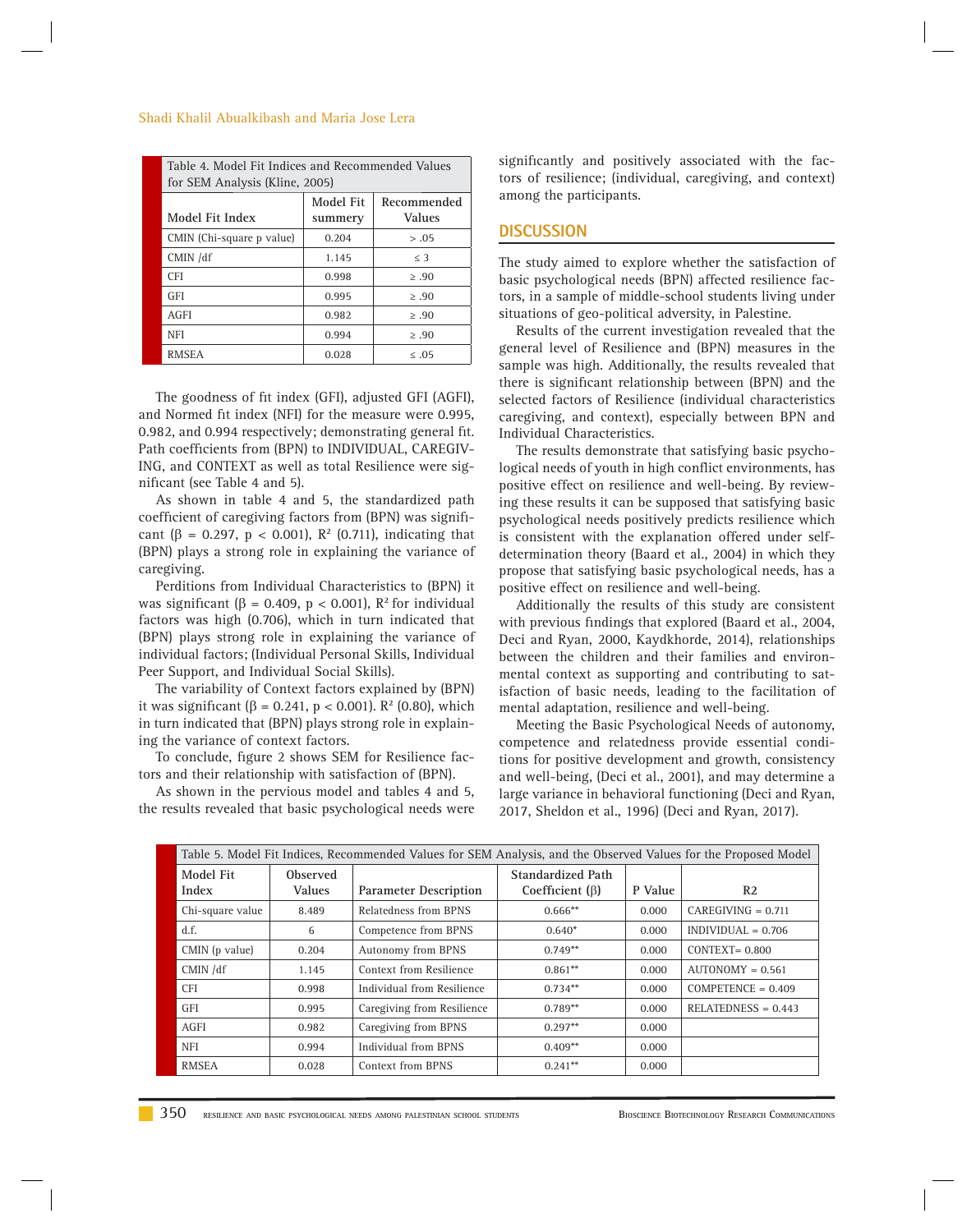

In conclusion, Self-Determination Theory (SDT) is organized around the satisfaction of three basic psychological needs (BPN) including autonomy, competence, and relatedness. Students' histories of experiences with family, school, and the community; including their interactions with parents, teachers, and peers who support or undermine their needs, cumulatively shape their academic identities, or their personal convictions about whether they truly belong (relatedness), have what it takes to succeed (competence), and genuinely endorse the goals and values of schooling (autonomy) Cleary define their resilience, especially in adversive environments. These self-system processes, along with the nature of the academic work students are given (i.e., whether it is authentic, relevant, purposeful, and important) are the proximal predictors of students' motivational resilience (or vulnerability), including their engagement, coping, and re-engagement (Skinner et al., 2014).

In general, an individual with the skills and characteristics of resilience paired with the traits of selfdetermined behavior best prepares one to adapt to new environments and increases the utilization of personal responsibility to address pressures they encounter in the environment (Timmerman, 2014). Individuals who capably demonstrate self-determined behaviors and resilience are better able to consistently work toward achieving challenging goals without losing interest or lessening their effort despite hitting a plateau or experiencing outright failure on their first attempt (Timmerman, 2014).

In order to improve resilience among Palestinian children, individual skills factors (personal skills, peer support, and social skills), context factors (spiritually, education and culture) and caregiving factors (physical and psychological) fostering and building suitable educational and academic interventions may be key based on self-determination theory and the current findings. Collective interventions, either at community level or school level may be the best way to effectively address these issues for Palestinean youth and the full range of the population (Rabaia et al., 2010, Pieters, 2016, Hoge et al., 2007).

#### **LIMITATIONS**

Despite demonstrating (BPN) effects, it is uncertain that the directionality of the effects is in accordance with the model. To further examine these hypotheses and to provide conclusions with respect to the direction of the effect, it is recommended that future research include longitudinal data and school-change interventions.

Further limitations of the current investigation is the self-report nature of the instruments utilized, it was not possible to know exactly how the students interpreted the constructs and whether they viewed the constructs in ways that the researcher intended. While this is a limitation of all survey self-report research of this nature, it should be noted that the confirmatory factor analysis did provide some support that the students were responding as expected. Future research could overcome this limitation by including a mixed methods approach.

#### **REFERENCES**

a bdeen, Z., Qasrawi, R., Nabil, S. & Shaheen, M. 2008. Psychological Reactions To Israeli Occupation: Findings From The National Study Of School-Based Screening In Palestine. International Journal Of Behavioral Development, 32**,** 290-297.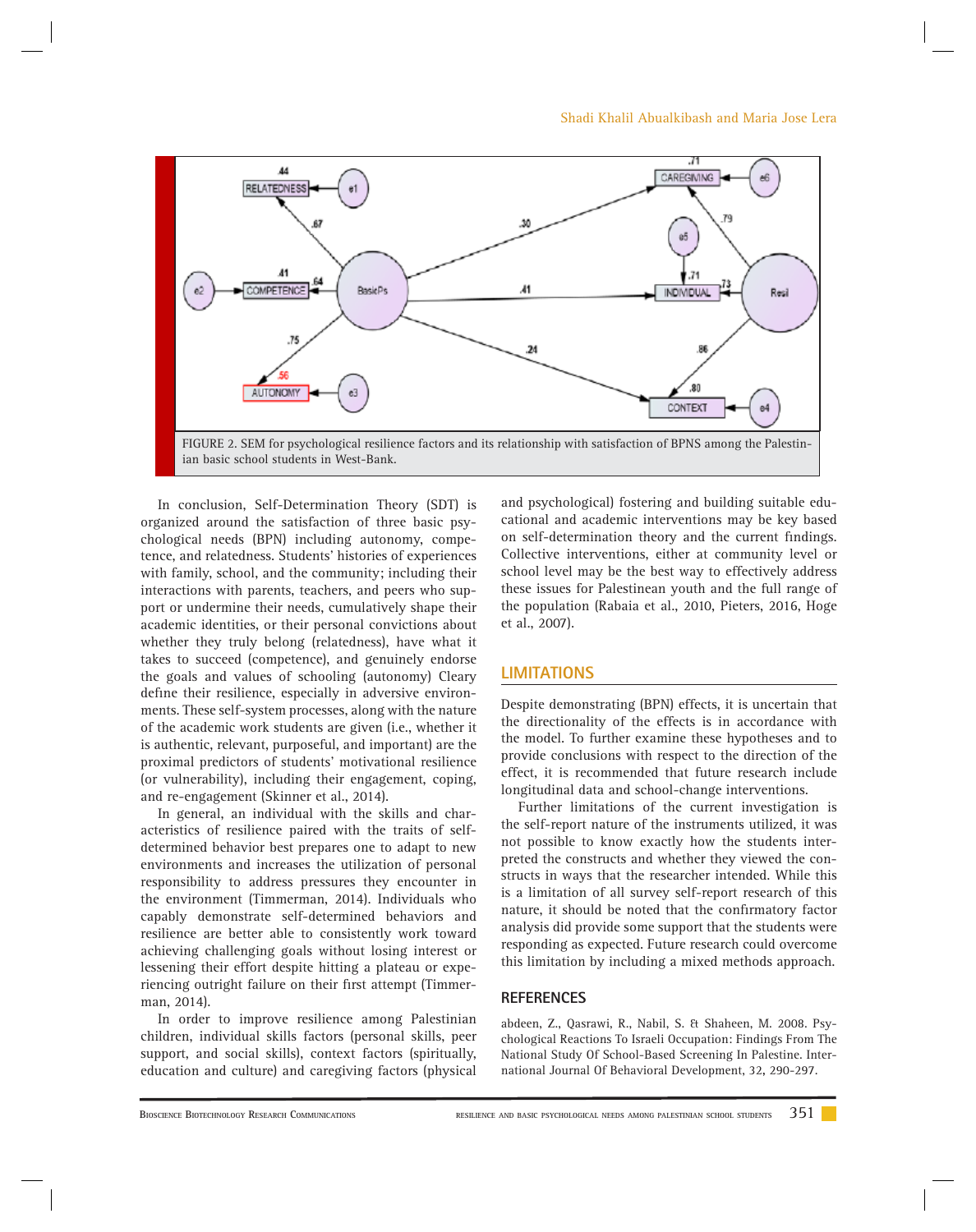#### Shadi Khalil Abualkibash and Maria Jose Lera

Al-Sheikh, N. A. M. & Thabet, A. A. M. 2017. Post-Traumatic Stress Disorder Due To War Trauma, Social And Family Support Among Adolescent In The Gaza Strip. J Nurs Health Sci| Volume, 3**,** 1.

Altawil, M. A. S. 2008. The Effect Of Chronic Traumatic Experience On Palestinian Children In The Gaza Strip. Phd Doctoral Dissertation, University Of Hertfordshire.

American Psychological, A. 2010. The Road To Resilience. Retrieved January, 7**,** 2011.

B aard, P. P., Deci, E. L. & Ryan, R. M. 2004. Intrinsic Need Satisfaction: A Motivational Basis Of Performance And Well‐ Being In Two Work Settings1. Journal Of Applied Social Psychology, 34**,** 2045-2068.

Baker, A. M. 1990. The Psychological Impact Of The Intifada On Palestinian Children In The Occupied West Bank And Gaza: An Exploratory Study. American Journal Of Orthopsychiatry, 60**,** 496.

C himienti, G., Nasr, J. A. & Khalifeh, I. 1989. Children's Reactions To War-Related Stress. Social Psychiatry And Psychiatric Epidemiology, 24**,** 282-287.

Clarke, G., Sack, W. H. & Goff, B. 1993. Three Forms Of Stress In Cambodian Adolescent Refugees. Journal Of Abnormal Child Psychology, 21**,** 65-77.

Clauss-Ehlers, C. S. 2008. Sociocultural Factors, Resilience, And Coping: Support For A Culturally Sensitive Measure Of Resilience. Journal Of Applied Developmental Psychology, 29**,** 197-212.

Deci, E. & Ryan, R. 2017. Self-Determination Theory. Basic Psychological Needs In Motivation, Development, And Wellness. New York, Ny: The Guilford Press.

Deci, E. L. & Ryan, R. M. 1985. Intrinsic Motivation And Self-Determination In Human Behavior, University Of Rochester, Rochester, New York, Usa, Springer Us.

Deci, E. L. & Ryan, R. M. 2000. The "What" And "Why" Of Goal Pursuits: Human Needs And The Self-Determination Of Behavior. Psychological Inquiry, 11**,** 227-268.

Deci, E. L., Ryan, R. M., Gagné, M., Leone, D. R., Usunov, J. & Kornazheva, B. P. 2001. Need Satisfaction, Motivation, And Well-Being In The Work Organizations Of A Former Eastern Bloc Country: A Cross-Cultural Study Of Self-Determination. Personality And Social Psychology Bulletin, 27**,** 930-942.

Foa, E. B., Ehlers, A., Clark, D. M., Tolin, D. F. & Orsillo, S. M. 1999. The Posttraumatic Cognitions Inventory (Ptci): Development And Validation. Psychological Assessment, 11**,** 303.

Garbarino, J. & Kostelny, K. 1993. Children's Response To War: What Do We Know. The Psychological Effects Of War And Violence On Children**,** 23-40.

Giaconia, R. M., Reinherz, H. Z., Silverman, A. B., Pakiz, B., Frost, A. K. & Cohen, E. 1995. Traumas And Posttraumatic Stress Disorder In A Community Population Of Older Adolescents. Journal Of The American Academy Of Child & Adolescent Psychiatry, 34**,** 1369-1380.

Gunnell, K. E., Crocker, P. R. E., Wilson, P. M., Mack, D. E. & Zumbo, B. D. 2013. Psychological Need Satisfaction And Thwarting: A Test Of Basic Psychological Needs Theory In Physical Activity Contexts. Psychology Of Sport & Exercise, 14**,** 599-607.

Hobfoll, S. E., Mancini, A. D., Hall, B. J., Canetti, D. & Bonanno, G. A. 2011. The Limits Of Resilience: Distress Following Chronic Political Violence Among Palestinians. Social Science & Medicine, 72**,** 1400-1408.

Hoge, E. A., Austin, E. D. & Pollack, M. H. 2007. Resilience: Research Evidence And Conceptual Considerations For Posttraumatic Stress Disorder. Depression & Anxiety (1091-4269), 24**,** 139-152.

Ilardi, B. C., Leone, D., Kasser, T. & Ryan, R. M. 1993. Employee And Supervisor Ratings Of Motivation: Main Effects And Discrepancies Associated With Job Satisfaction And Adjustment In A Factory Setting1. Journal Of Applied Social Psychology, 23**,** 1789-1805.

Kanninen, K., Punamäki, R.-L. & Qouta, S. 2003. Personality And Trauma: Adult Attachment And Posttraumatic Distress Among Former Political Prisoners. Peace And Conflict: Journal Of Peace Psychology, 9**,** 97-126.

K aydkhorde, H., Moltafet, G., Chinaveh, M. 2014. Relationship Between Satisfying Psychological Needs And Resilience In High-School Students In Dezful Town. Academic Journal Of Psychological Studies, 3**,** 57-62.

Kline, R. B. 2005. Principles And Practice Of Structural Equation Modeling. 2005. New York, Ny: Guilford.

Liebenberg, L., Ungar, M. & Van De Vijver, F. 2012. Validation Of The Child And Youth Resilience Measure-28 (Cyrm-28) Among Canadian Youth. Research On Social Work Practice, 22**,** 219-226.

Martin, A. J. & Marsh, H. W. 2008. Academic Buoyancy: Towards An Understanding Of Students' Everyday Academic Resilience. Journal Of School Psychology, 46**,** 53-83.

Moro, L., Frančišković, T., Varenina, G. & Urlić, I. War Trauma: Influence On Individuals And Community. War Violence, Trauma And Coping Process, 1998.

Mousa Thabet, A. A. & Vostanis, P. 2017. Relationships Between Traumatic Events, Religious Coping Style, And Post-Traumatic Stress Disorder Among Palestinians In The Gaza Strip. J Nurs Health Stud, 2**,** 1.

Nguyen-Gillham, V., Giacaman, R., Naser, G. & Boyce, W. 2008. Normalising The Abnormal: Palestinian Youth And The Contradictions Of Resilience In Protracted Conflict. Health Soc Care Community, 16**,** 291-8.

Pieters, H. C. 2016. "I'm Still Here": Resilience Among Older Survivors Of Breast Cancer. Cancer Nurs, 39**,** E20-8.

Pines, E. W., Rauschhuber, M. L., Norgan, G. H., Cook, J. D., Canchola, L., Richardson, C. & Jones, M. E. 2012. Stress Resiliency, Psychological Empowerment And Conflict Management Styles Among Baccalaureate Nursing Students. Journal Of Advanced Nursing, 68**,** 1482-1493.

Punamäki, R.-L. 1997. Determinants And Mental Health Effects Of Dream Recall Among Children Living In Traumatic Conditions. Dreaming, 7**,** 235.